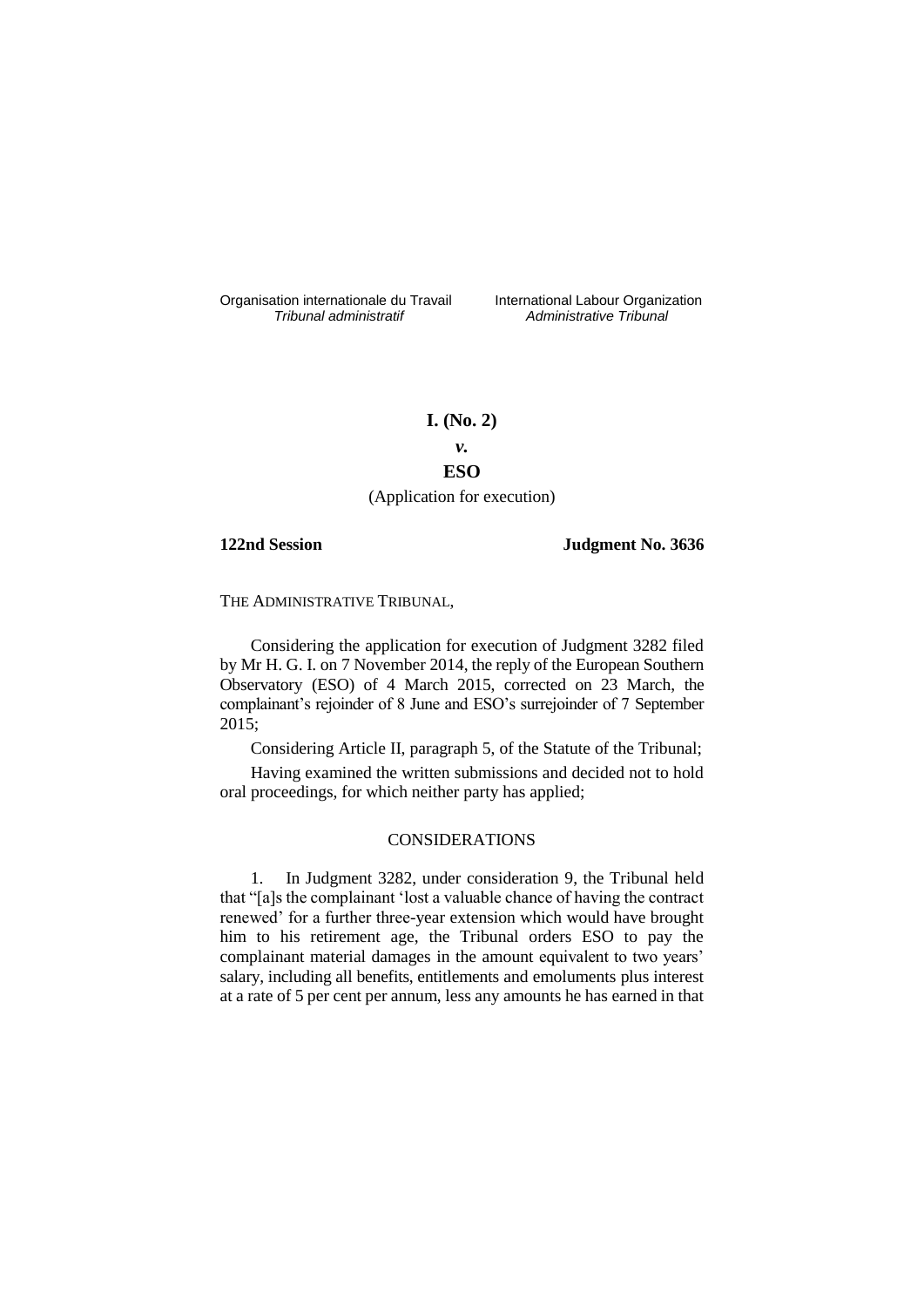period (see Judgments 972 and 2306, under 10 and 11). He is also entitled to moral damages in the amount of 20,000 euros and costs in the amount of 5,000 euros."

The Tribunal decided as follows:

- "1. The decisions of 27 June and 30 August 2011 are set aside.
- 2. ESO shall pay the complainant material damages in the amount equivalent to two years' salary, including all benefits, entitlements and emoluments plus interest at a rate of 5 per cent per annum, less any amounts he has earned in that period.
- 3. It shall pay him moral damages in the amount of 20,000 euros.
- 4. It shall also pay him costs in the amount of 5,000 euros.
- 5. All other claims are dismissed."

2. In the present application for execution of Judgment 3282, the complainant impugns the decision of 13 August 2014 regarding the calculation of material damages. He contends that ESO should have included in the calculation contributions to the Health Insurance and Long Term Care Schemes; contributions to the CERN Pension Fund; and unemployment benefits and children's allowances, as well as payment of an indemnity for termination of contract. The complainant contests that the pensions he received from the German pension system and from the CERN Pension Fund for the year 2013, could lawfully be deducted as "earnings". The complainant makes two alternative requests asking that ESO be ordered to pay him the employer's contributions for his Health Insurance and Long Term Care Insurance Schemes in the amount of 6,169.08 euros for the year 2013, or that ESO be ordered to provide him with accounts and pay him the respective amount. The complainant makes the same alternative claims for the year 2014. He also requests moral damages, costs, and a monthly penalty in case of late payments.

3. The Tribunal did not order the complainant's reinstatement in Judgment 3282, nor did it order ESO to grant him a "notional reinstatement", i.e. to pay the amounts the complainant would have earned if he had had his contract renewed. As the Tribunal did not order his reinstatement, his contract expired on 31 December 2011. As noted above, the Tribunal limited the award of compensation to "material

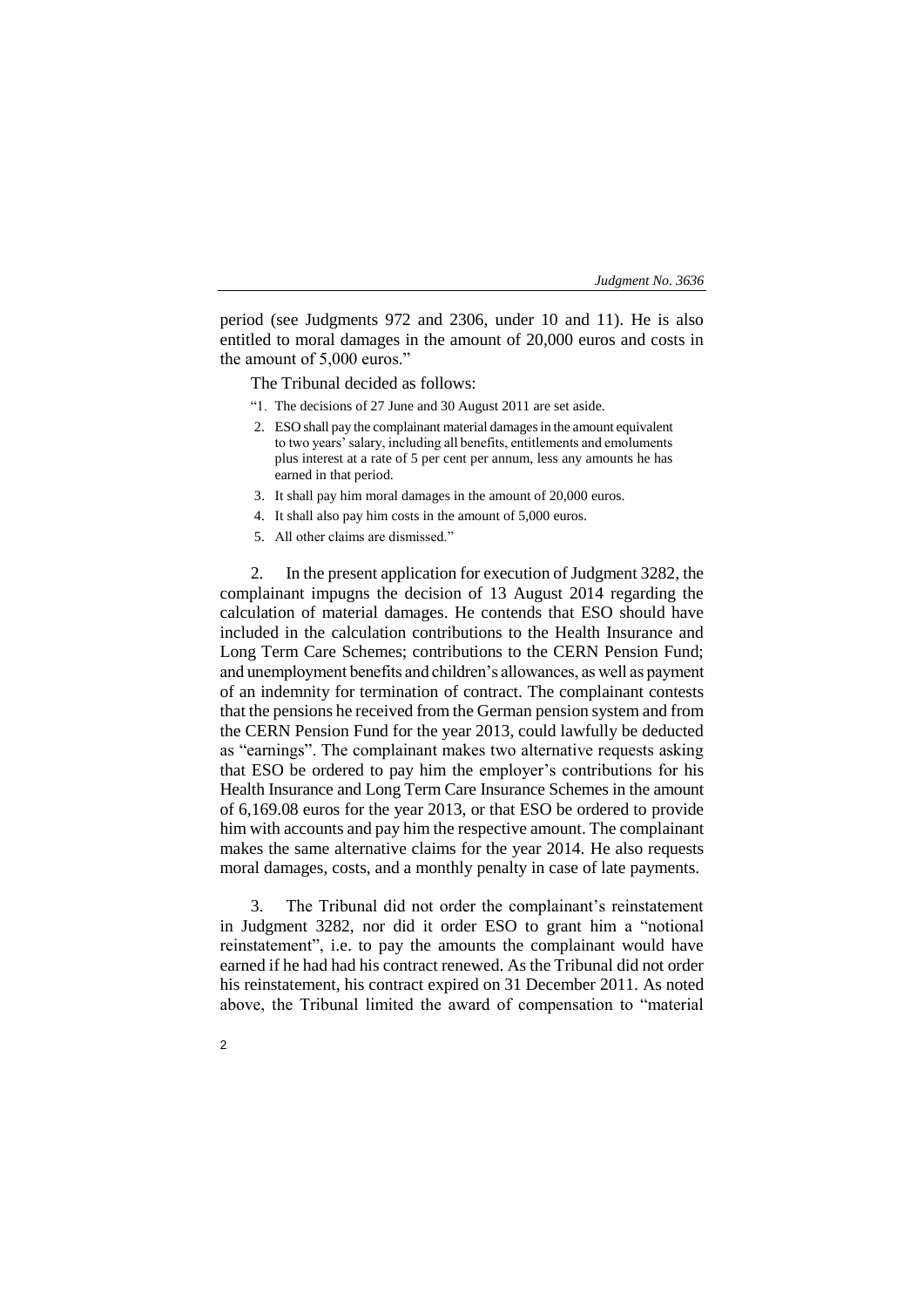damages in the amount equivalent to two years' salary, including all benefits, entitlements and emoluments plus interest at a rate of 5 per cent per annum, less any amounts he has earned in that period". Had it been its intent, the Tribunal would have specifically awarded payment of the amount equivalent to the contributions for the complainant's pension and Health Insurance and Long Term Care Schemes. See, for example, Judgment 2621, consideration 5, where the Tribunal held that:

"The complainant also places emphasis on the expression 'full salary', arguing that it 'implies an entitlement to payment of all components of a salary' and that '[s]ocial benefit contributions [are] an important part of [...] salary'. Further, it is put that, had it been intended to exclude pension fund contributions, the Tribunal 'would have specifically awarded net salary, or just salary'.

Contrary to that argument, had it been its intent the Tribunal would have specifically ordered the payment of an amount equivalent to the pension fund contributions that would otherwise have been paid by the ITU. As pointed out in Judgment 1904, upon separation from service, 'the right to participation in the Pension Fund […] no longer existed' (see also Judgments 1338 and 1797). The Tribunal declined to order the complainant's reinstatement and, thus, he has no right that would oblige the ITU either to pay contributions to the UNJSPF or to pay the equivalent amount to him. Nor did the Tribunal proceed on the basis of a 'notional reinstatement' which would have required the complainant to give credit for the termination indemnity paid to him on separation. In that context, the expression 'full salary' merely indicated, as was the case in Judgment 1338, that the complainant was to receive an amount, by way of damages, that included allowances and other entitlements that he would have received directly in the usual course of his employment, but not the benefits accruing from reinstatement or an amount equivalent to those benefits."

Moreover, considering that access to the CERN Pension Fund requires a staff member to have a valid contract of employment, and that as of 1 January 2012 the complainant no longer had that status, it follows that he was not entitled to any contributions to the Pension Fund after the end of his contract on 31 December 2011.

4. The complainant claims that the pension benefits he received from the CERN Pension Fund for the year 2013 and from the German pension system should not have been deducted as earnings from the material damages awarded to him. This claim is well founded. It is true

3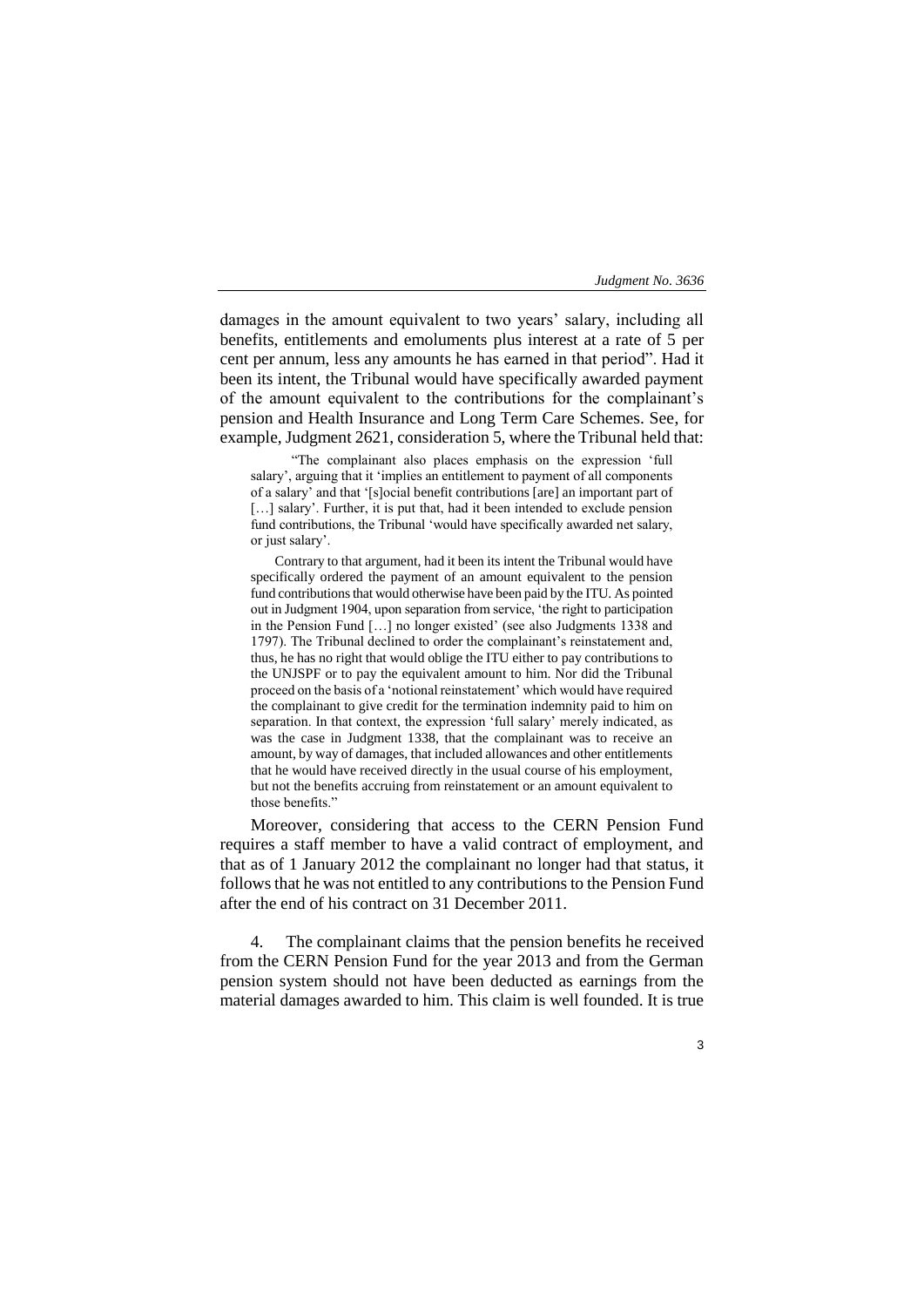that the concurrent payment of a sum equivalent to salary and an anticipated retirement pension could, in certain circumstances, render an award of material damages redundant. However, as noted above, in Judgment 3282 the Tribunal did not order ESO to grant the complainant a notional reinstatement; it decided to award material damages for loss of a valuable opportunity by reference to "an amount equivalent to two years' salary, including all benefits, entitlements and emoluments". In so doing, the Tribunal intended to provide a criterion for determining the amount of money to be paid as material damages. As stated in consideration 3 above, it did not intend to award the complainant the amounts he would have earned if his contract had been renewed for two years. In these circumstances, ESO's argument that the amounts received by the complainant in pension benefits would render the award of material damages redundant is irrelevant, as no concurrent payment of salary and pension arises. It is also at odds with the Tribunal's reasoning in this case, which does not involve notional reinstatement. ESO must therefore pay the complainant the relevant deducted amounts, together with interest at an annual rate of 15 per cent (covering damages for moral injury) from the date on which the material damages awarded in Judgment 3282 were paid until the date of the final payment.

5. The complainant's claims requesting payment of the indemnity on termination of contract and unemployment benefits, children's allowance and contributions to the Health Insurance and Long Term Care Schemes for the years 2013 and 2014 are unfounded. According to the Staff Regulations (Annex R D 3 "Unemployment Benefits"), the complainant was entitled to payment of unemployment benefits, children's allowance and contributions to the Health Insurance and Long Term Care for a maximum period of 12 months (R D 3.04) after the expiration of his contract. R D 3.05 stipulates that:

"[t]he first unemployment benefit will be paid by ESO when the total amount of any indemnities and grants paid on departure (excluding reinstallation or Pension Fund payments or compensation for leave not taken) has been exhausted at the rate of the monthly unemployment insurance benefit that would be payable under Annex R D 3.03, up to the maximum defined in Annex R D 3.04, starting from the day following the last day of the contract of employment at ESO.

4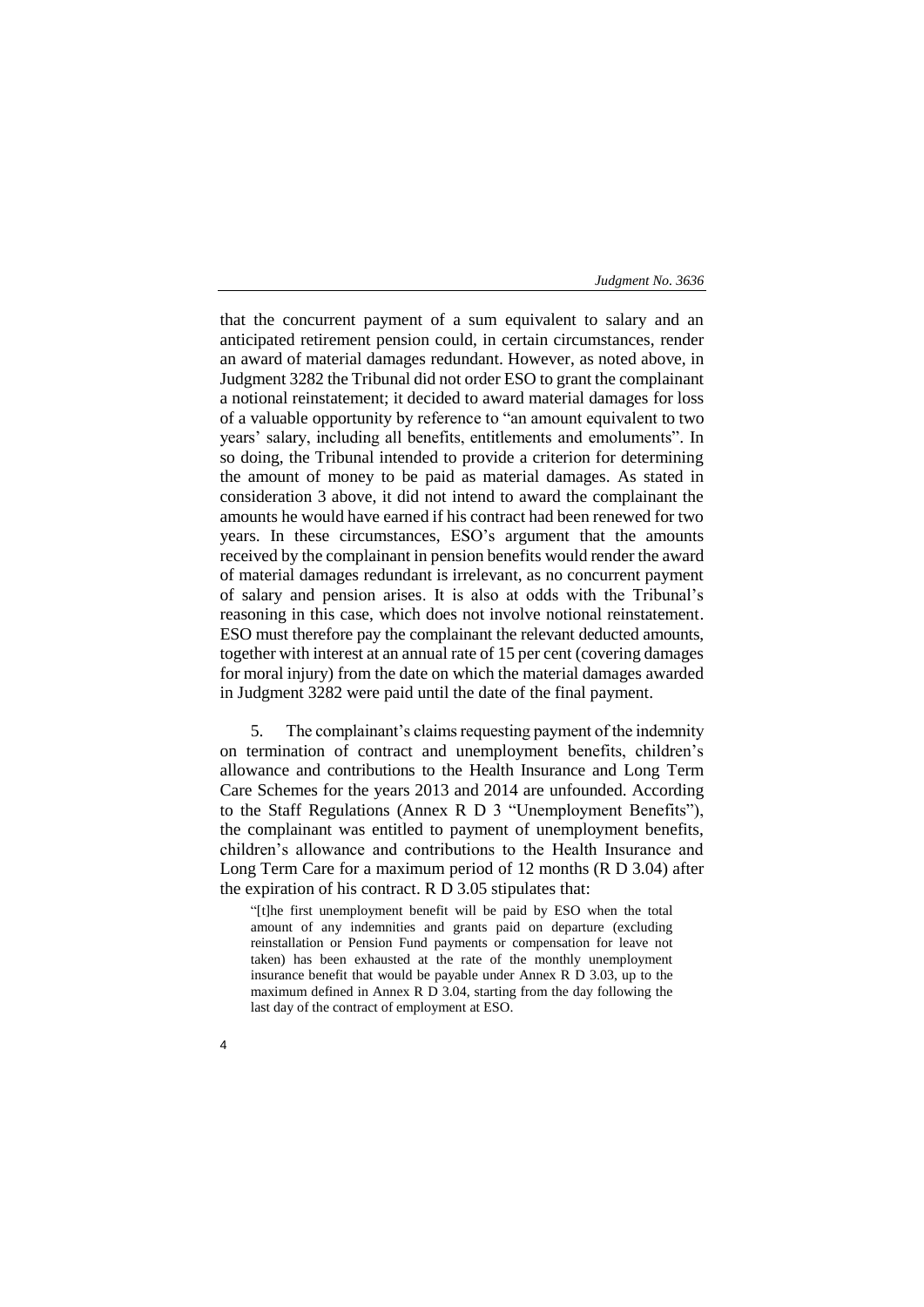5

For the duration of the period of unemployment, up to the maximum defined in Annex R D 3.04, ESO will pay the children's allowance that would be due if the claimant were still a member of personnel. If the former member of personnel remains a member of the health insurance scheme and long term care insurance scheme to which he was affiliated under his contract with ESO, ESO shall pay the total contribution for the duration of the period.

The claimant will not be eligible for payment of any other allowances, indemnities or reimbursements, nor the repayment of any taxes that may be levied on his unemployment benefit."

In accordance with the above provisions, the Tribunal finds that the complainant is not entitled to any extension of payments of unemployment benefits, children's allowance, or contributions to the Health Insurance and Long Term Care Schemes beyond 31 December 2012, the date on which his entitlement to such benefits expired. The Tribunal also notes that the complainant is not entitled to an indemnity on termination of contract in addition to 12 months of unemployment benefits. It should be highlighted that that indemnity overlaps with the 12 months of unemployment benefits in accordance with R D 3.05 and Annex R A 11.01 on "Indemnities or Grants on Termination of Contract". As noted above, R D 3.05 provides that the unemployment payments will begin after indemnities have been paid and the expiration of the unemployment benefits will occur 12 months after the expiration of the complainant's contract.

6. As he succeeds in part, the complainant is entitled to an award of costs in the amount of 1,000 euros.

## DECISION

For the above reasons,

- 1. ESO shall pay to the complainant the amounts deducted in respect of pension benefits from the material damages awarded in Judgment 3282, together with interest as indicated in consideration 4, above.
- 2. ESO shall pay the complainant 1,000 euros in costs.
- 3. All other claims are dismissed.